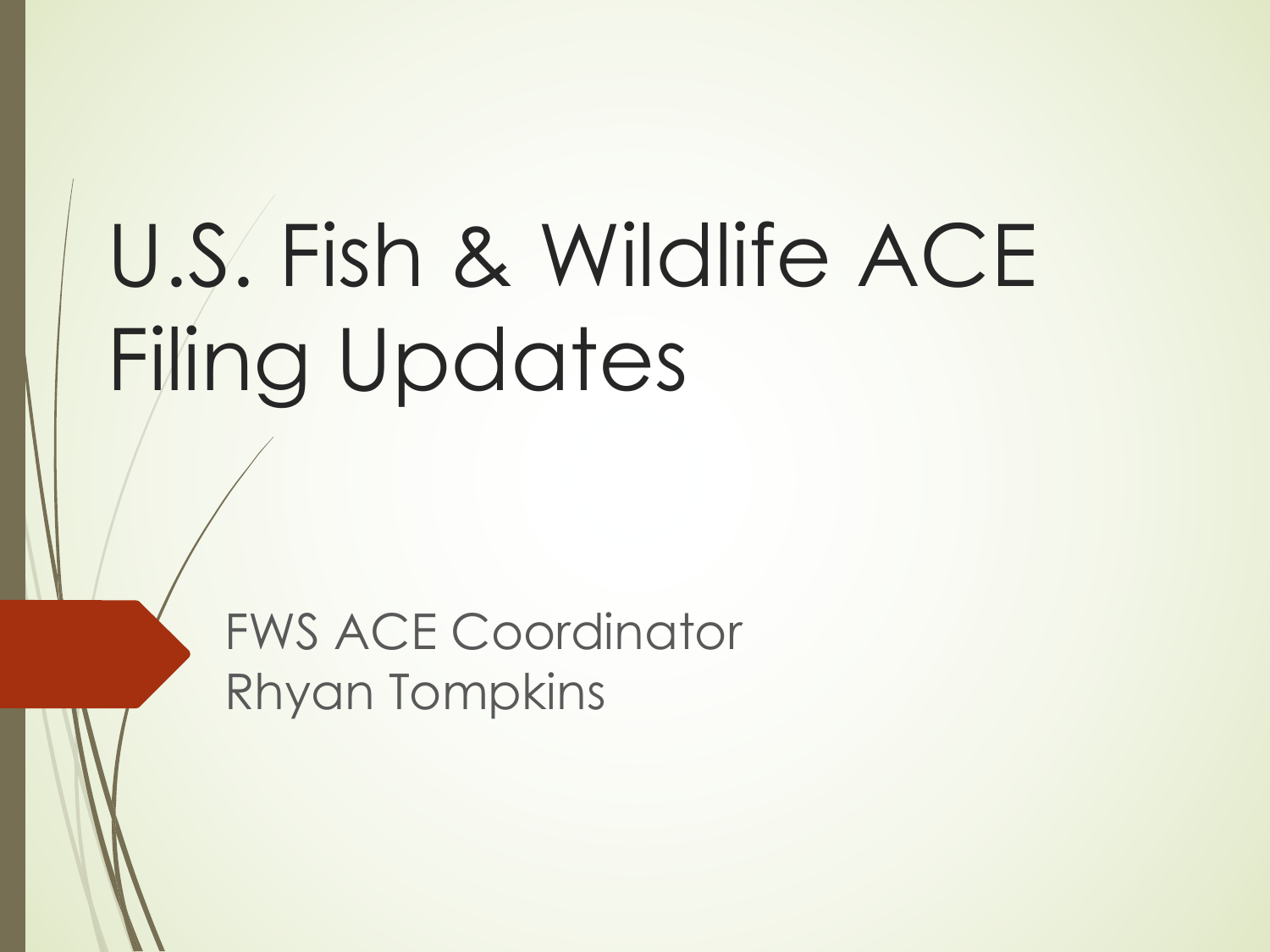### FWS ACE Mandatory filing date

- FWS Implementation Guide Finalized (last update in Aug. 2020)
- Current Extended Pilot Phase
	- CERT and PROD environments are Open to all ACE Filers at all FWS authorized ports
	- $\rightarrow$  FWS HTS Flags enforced with a "warning" severity
- Tentative Mandatory Date: TBD
	- **Filers using ACE must enter FWS data (or disclaim)**
	- **Filers will always have the option to file via eDecs**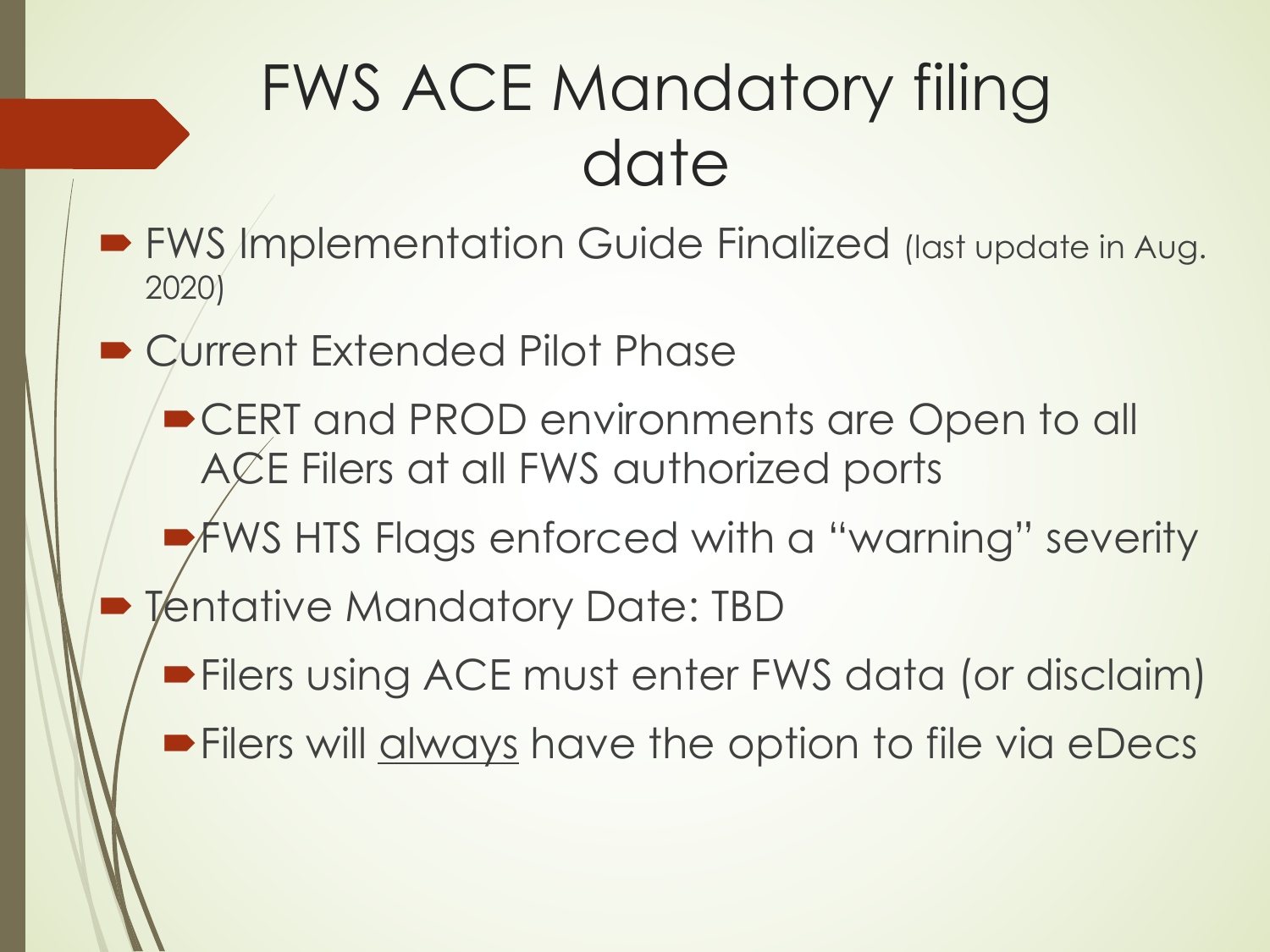# Preparation for FWS Mandatory go Live Date

- $\blacksquare$  Trade Brokers must familiarize themselves with the nuances of filing and disclaiming FWS declarations in ACE ITDS
- ´ FWS Officers at all FWS Ports need to familiarize themselves with processing ACE eDecs
- Is your software vendor ready?
	- $\bullet$  CATÁIR coding is complete
- File now do not wait!
	- ´ EDI
	- Parts
	- Understanding Messaging, Timing and Management of statuses
	- Disclaimers
	- Train employees and customers
	- $\blacksquare$  Troubleshooting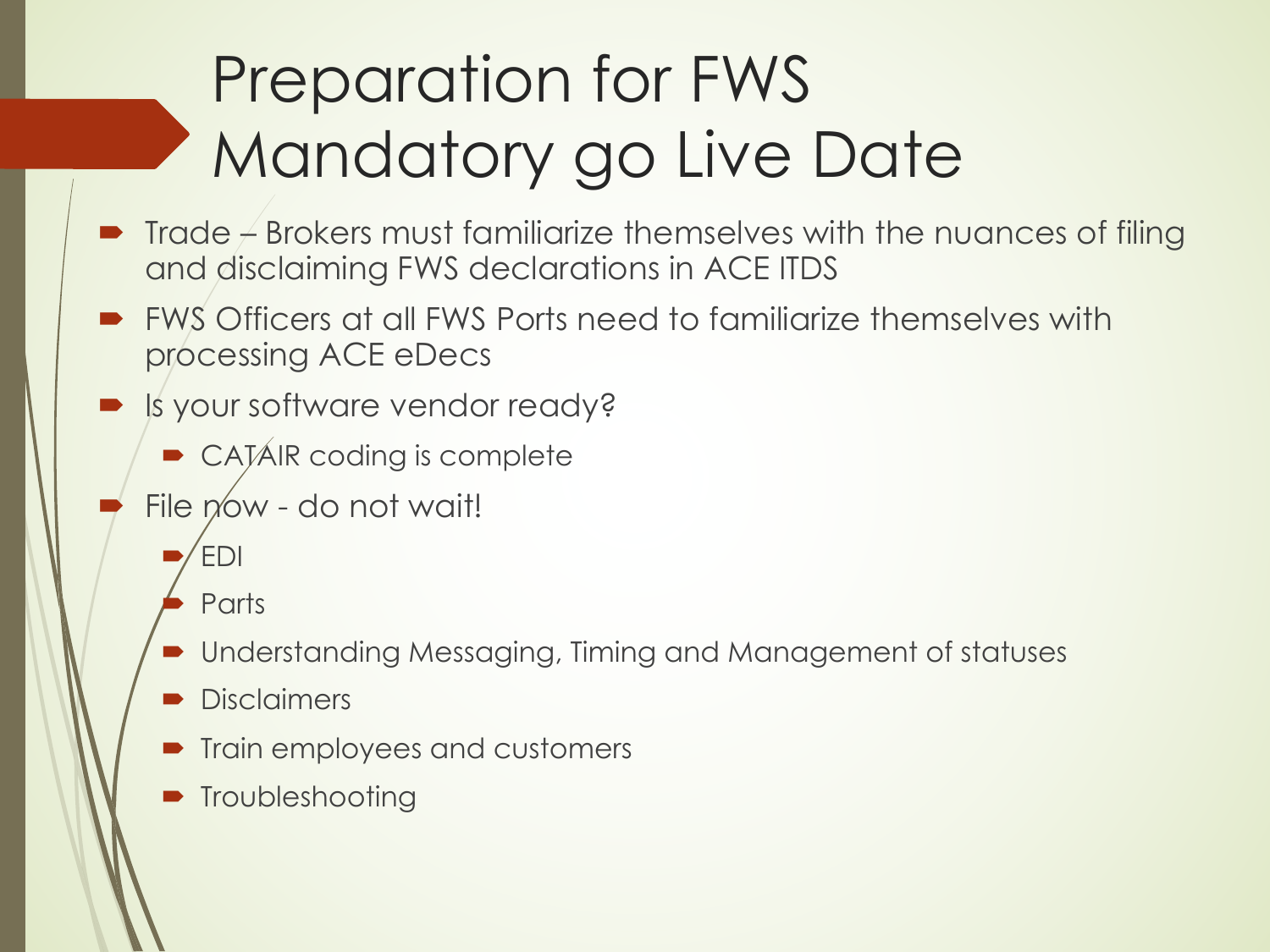## Status of FWS ACE Filings

- Over 21,000 ACE import entries processed
- Over 200 separate filers
- March filings
	- $\rightarrow$  50% EDS
	- ´ 50% LDS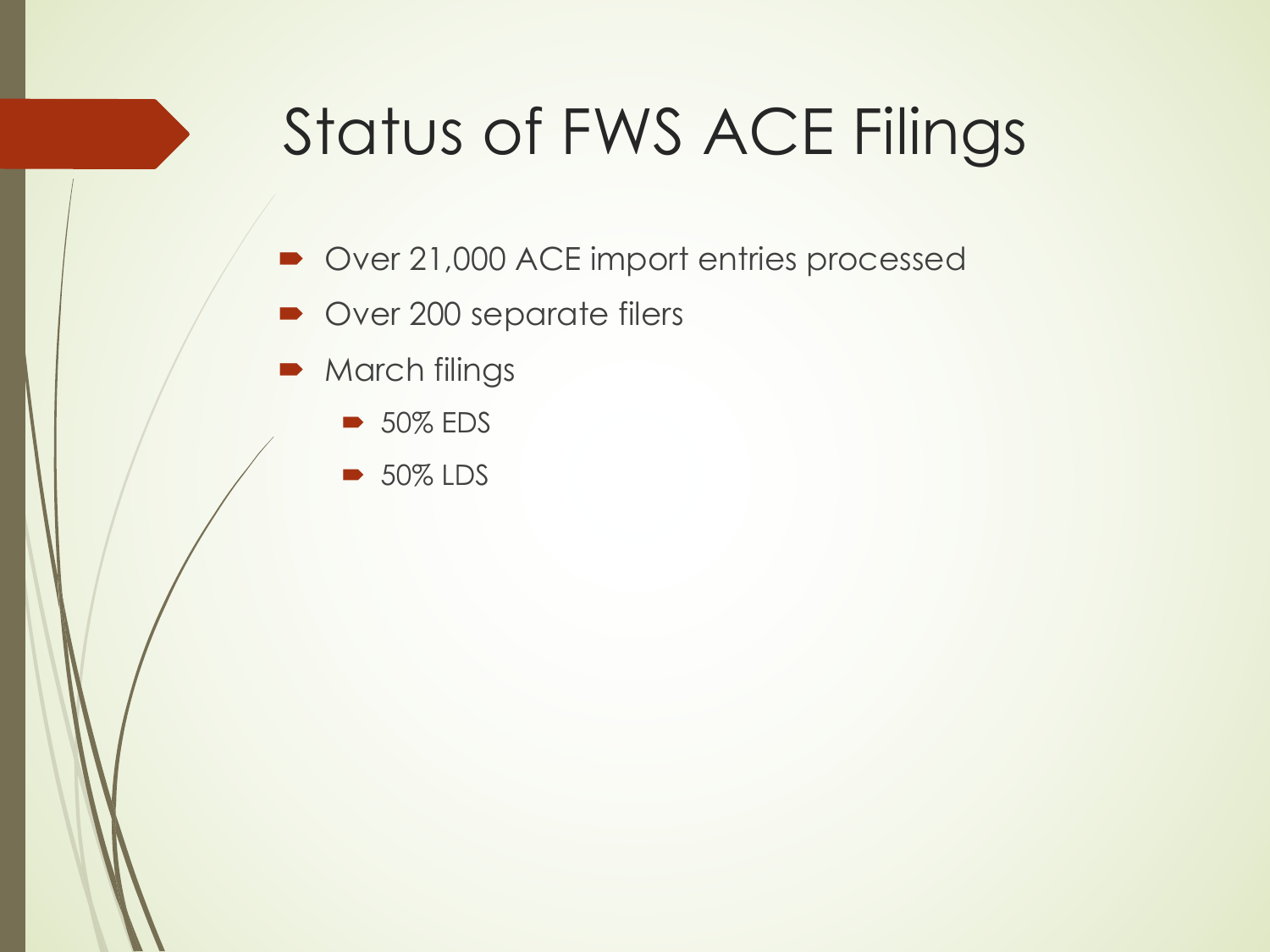#### FWS ACE Entries EDS vs. LDS



**EDS** LDS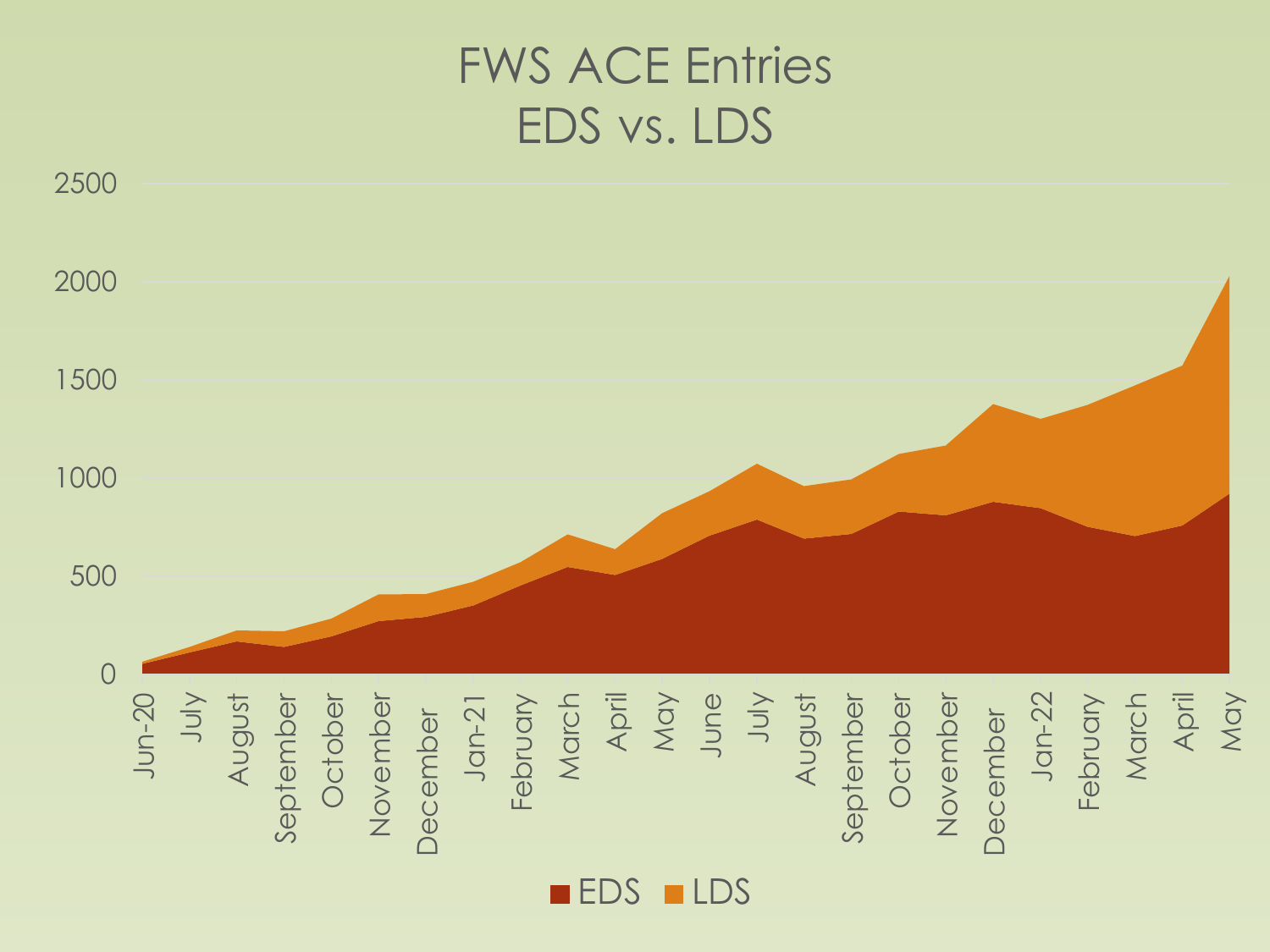#### Percentage of ACE Entries per Total FWS Declared Imports

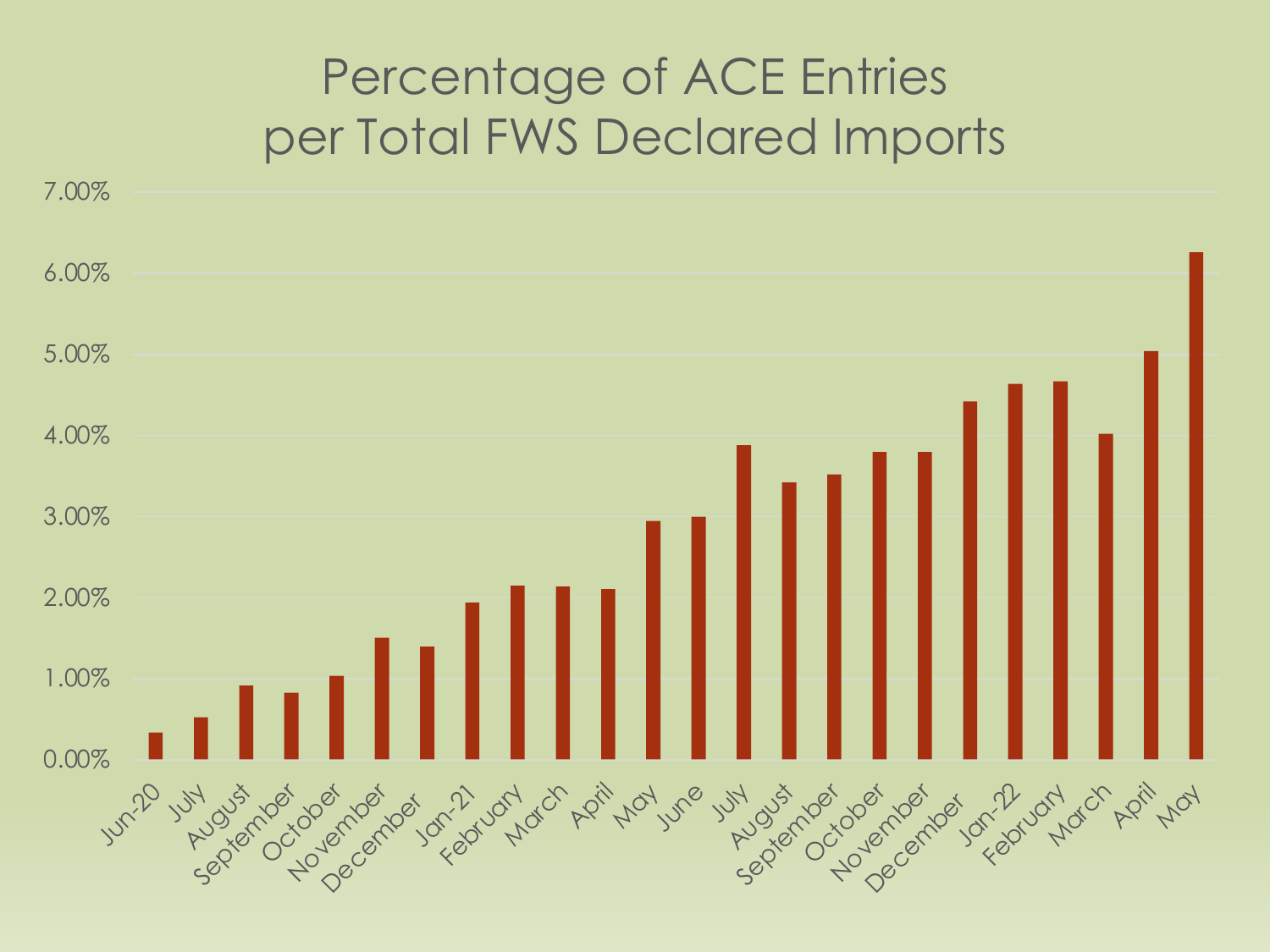### FWS Accounts

Several brokers report that over time, some of their company employees created new FWS accounts instead of adding use existing corporate account. As a practical matter, this means company unknowingly now has numerous FWS accounts floc around that are not tied to the corporate account

[Getting assistance with Co](mailto:jennifer_a_irving@fws.gov)rporate account clean up:

- Contacted FWS and ask them to provide a list of all accounts containing the MS and ask them to provide a list of all accounts co cømpany name
- Instruct employees to only use the account that are linked to the account, providing guidance on how to add themselves as a use existing account
- By getting rid of the "rogue" accounts and training employees not new accounts in the future, the company can avoid confusion / when filing the EDS

DO NOT Share log-ins

For assistance with changes to FWS accounts, please contaction jennifer\_a\_irving@fws.gov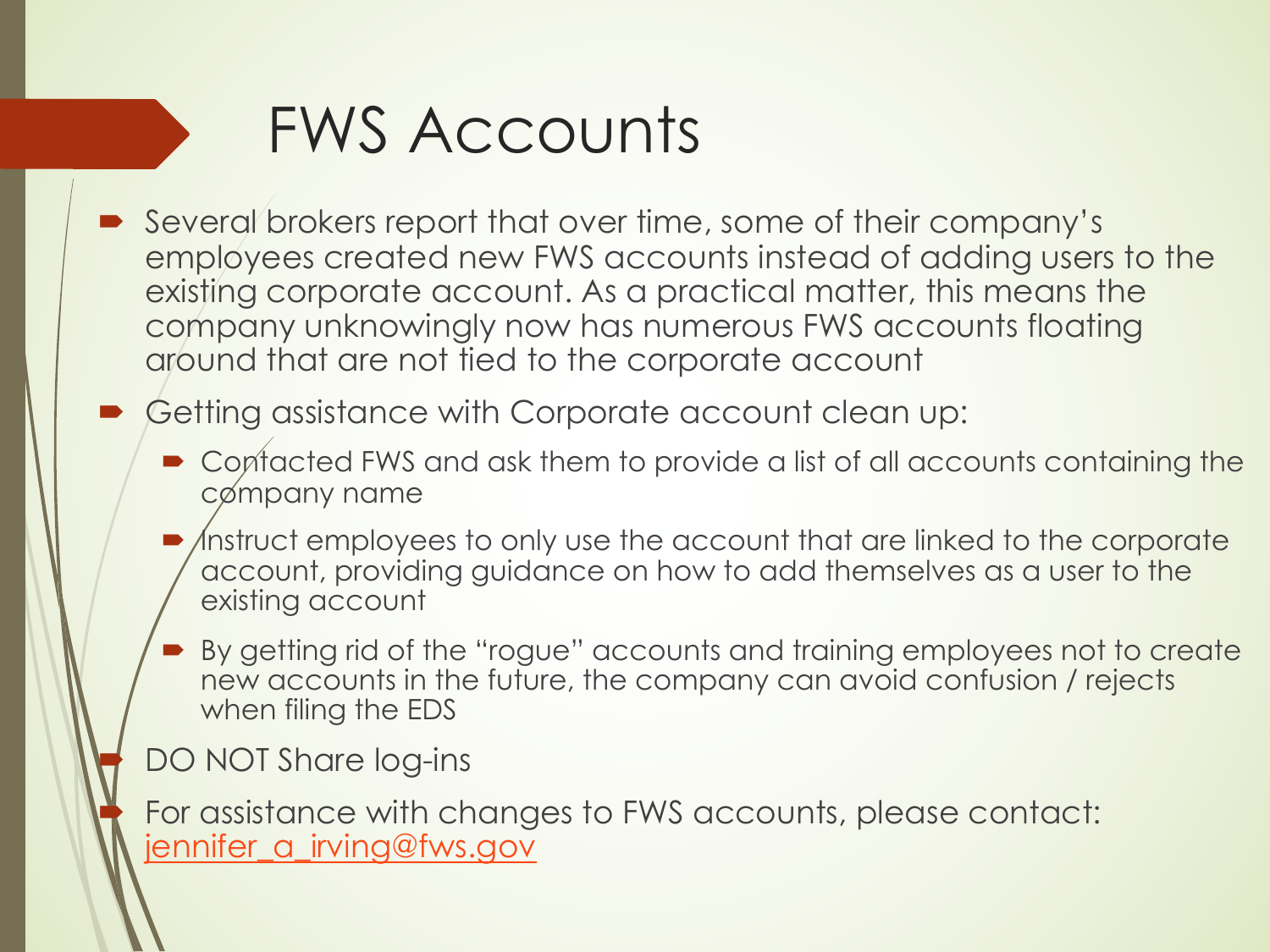### ACE Resources

- View NCBFAA FWS ACE Webinar (March 2022)
	- https://register.gotowebinar.com/record 838 4337334602092558
	- FWS ACE Filing Tips for Trade: https://www.cbp.gov/document/publications/a tips-trade-when-filing-us-fish-and-wildlife-servicedata?language\_content\_entity=en
- FWS ACE Support Team: fwsole\_ace\_support@fw